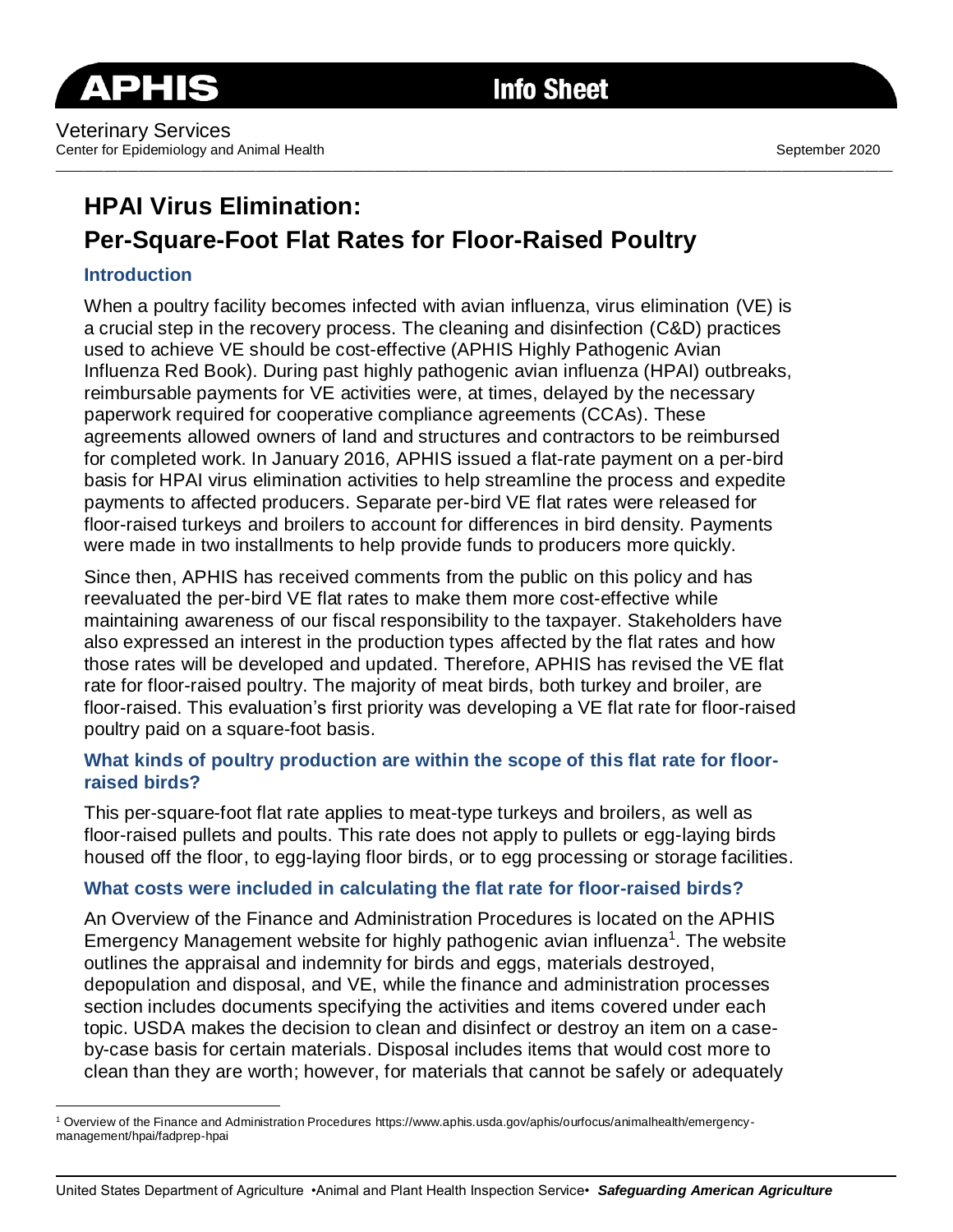cleaned, the fair market value of disposed items is paid separately.<sup>2</sup> Litter cleanout is part of disposal, not VE, and is not covered by the VE flat rate. The removal of birds and litter from the house is covered in the detailed financial plan and is part of depopulation and disposal. VE begins after the removal of birds and litter is complete. The revised VE flat rate is a single rate for all floor-raised meat birds on a square-foot basis that still covers labor, equipment, and supplies to clean and disinfect the interior of barns, equipment, and materials.

Traditionally, cleaning followed by application of a wet disinfectant has been used for VE on HPAI-infected premises. During the 2014-2015 outbreak, however, APHIS found that in many instances, dry cleaning and heat disinfection of barns was the most cost- and time-effective VE method. Since the presence of organic material reduces the effectiveness of chemical disinfectants, the use of chemical disinfection requires a thorough wet cleaning phase in the barn. This wet cleaning phase has historically increased costs and delayed VE completion for a number of reasons. Wet cleaning requires increased time and labor to remove soil and large amounts of liquid and solid waste, as well as to apply multiple detergents, rinse, and apply disinfectant. Also, barns must dry out completely before the chemical disinfectant can be applied. Damp environments support the continued viability of the virus, which increases the risk for spread. Heat disinfection, in contrast, penetrates remaining organic matter after dry cleaning, eliminating the need for wet cleaning and immediately removing organic matter, an environmental factor required for virus viability. Therefore, we used heat disinfection and specific related activities to calculate the VE flat rate for floor-raised poultry. The flat rate VE payment process allows the owner of the land and structures on the premises to select and implement the most appropriate method, as approved by State animal health officials and APHIS.

Tables 1 through 4 outline the specific activities used to calculate the VE flat rate for floor-raised poultry, and are based on the broad categories (i.e., barn preparation, dry cleaning, heat disinfection, equipment disinfection, wet cleaning, and other activities) listed in the "HPAI VE: Flat Rate Payments" document<sup>3</sup>. In addition, producers were more cost-efficient when doing VE on their own farm in the 2015 HPAI outbreak compared to contractors; the flat-rate approach recognizes cost-sharing by producers. The VE flat rate payment for floor-raised poultry does not include routine or deferred maintenance or biosecurity activities that are part of that cost share.

USDA-APHIS-VS is not mandating any certain approach to VE. The information in this document includes examples of the kinds of expenses considered when calculating the flat rate for VE (such as labor, supplies, equipment, and utilities). Producers should not interpret this list to be required expenses. The VE flat rate is calculated using the costs for heat disinfection, which is a proven, cost-effective way of performing VE. This approach gives the owner of the land and structures the latitude to decide what is needed to perform VE on their premises. However, if the total expenses exceed the amount paid under the VE flat rate, the remaining cost would be the responsibility of the owner of the land and structures.

 $\overline{a}$ 

<sup>2</sup> https://www.aphis.usda.gov/publications/animal\_health/2016/hpai-indemnity.pdf

<sup>3</sup> https://www.aphis.usda.gov/animal\_health/animal\_dis\_spec/poultry/downloads/hpai\_flat\_rate.pdf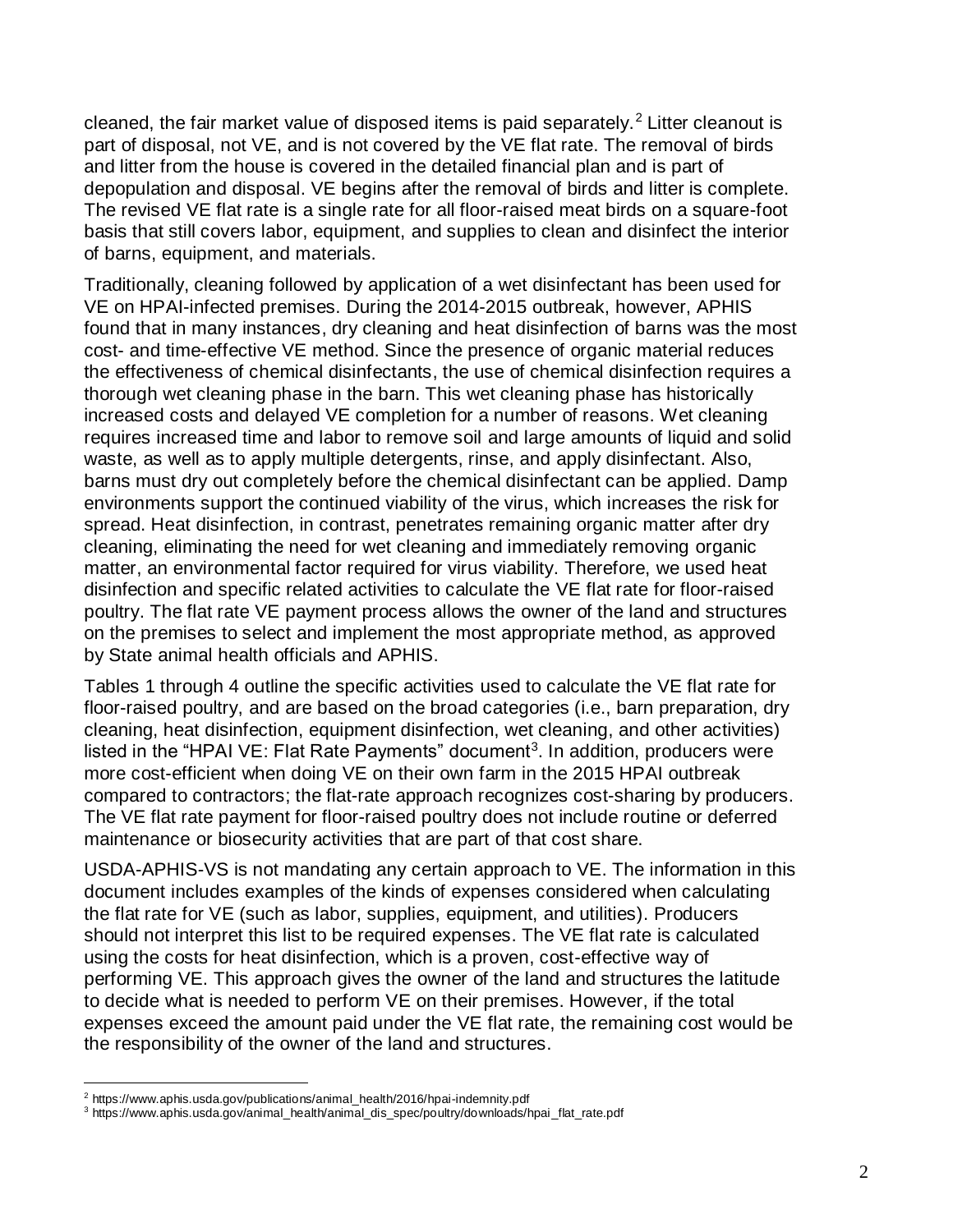|                     | Table 1. Categories of barn preparation activities in the VE flat rate for floor-raised poultry and |  |  |
|---------------------|-----------------------------------------------------------------------------------------------------|--|--|
| responsible parties |                                                                                                     |  |  |

| <b>Categories of</b><br>activities | <b>Activities covered-Federal</b>                                                                                                                                                                                                                                                   | Industry/grower cost-share                                                                                               |  |
|------------------------------------|-------------------------------------------------------------------------------------------------------------------------------------------------------------------------------------------------------------------------------------------------------------------------------------|--------------------------------------------------------------------------------------------------------------------------|--|
| <b>Barn preparation</b>            |                                                                                                                                                                                                                                                                                     |                                                                                                                          |  |
| Labor                              | Disassembly and reassembly of:<br>Feeders<br><b>Drinkers</b><br>Fans (when cannot stay in the barn and be heat<br>disinfected)<br>Heaters (when cannot stay in the barn and be<br>٠<br>heat disinfected)<br>Other cleanable equipment<br>Equipment operator time<br>Supervisor time | Mowing around barns<br>$\bullet$<br>Barn repairs, such as screens or<br>holes in barn walls<br>Other routine maintenance |  |
| Equipment                          | Equipment to move items listed above, including trucks<br>and trailers to haul equipment, fuel, and machinery                                                                                                                                                                       | Mowers<br>Herbicide sprayers<br>$\bullet$                                                                                |  |
| Supplies                           | Worker safety supplies:<br>Personal protective equipment (PPE)<br>Dumpster for disposal of PPE                                                                                                                                                                                      | Screens<br>Herbicide or rodenticide                                                                                      |  |

#### **Table 2. Categories of dry cleaning activities in the VE flat rate for floor-raised poultry and responsible parties**

| <b>Categories of</b><br>activities                                                                                                                                               | <b>Activities covered-Federal</b>                                                                                                                                                                                                                                                                                                                                                                     | Industry/grower cost-share                                                                  |  |  |
|----------------------------------------------------------------------------------------------------------------------------------------------------------------------------------|-------------------------------------------------------------------------------------------------------------------------------------------------------------------------------------------------------------------------------------------------------------------------------------------------------------------------------------------------------------------------------------------------------|---------------------------------------------------------------------------------------------|--|--|
| Dry cleaning (removal of any remaining organic material in barn interior after disposal of birds and bedding is complete,<br>including vacant barns and feed storage facilities) |                                                                                                                                                                                                                                                                                                                                                                                                       |                                                                                             |  |  |
| Labor                                                                                                                                                                            | Cleaning of:<br>Feeders<br><b>Drinkers</b><br>٠<br>Fans (when cannot stay in the barn and be heat<br>$\bullet$<br>disinfected).<br>Heaters (when cannot stay in the barn and be<br>$\bullet$<br>heat disinfected)<br>Other cleanable equipment<br>Dusting of barn interior spaces that house or have direct<br>contact with poultry or poultry products<br>Equipment operator time<br>Supervisor time | Cleaning of:<br>Control room<br>Break room<br>$\bullet$<br>Locker room<br>Office<br>Hallway |  |  |
| Equipment                                                                                                                                                                        | Equipment to dry clean barn interior spaces that house or<br>have direct contact with poultry or poultry products,<br>including trucks and trailers to haul equipment, fuel,<br>and machinery                                                                                                                                                                                                         | Trucks and ATVs for site supervisors<br>$\bullet$<br>Portable toilets                       |  |  |
| Supplies                                                                                                                                                                         | Worker safety supplies:<br>Personal protective equipment (PPE)<br>$\bullet$<br>Dumpster for disposal of PPE and supplies used<br>$\bullet$<br>in dry cleaning                                                                                                                                                                                                                                         | Meals for workers<br>$\bullet$<br>Utilities (keeping the lights on while<br>dry cleaning)   |  |  |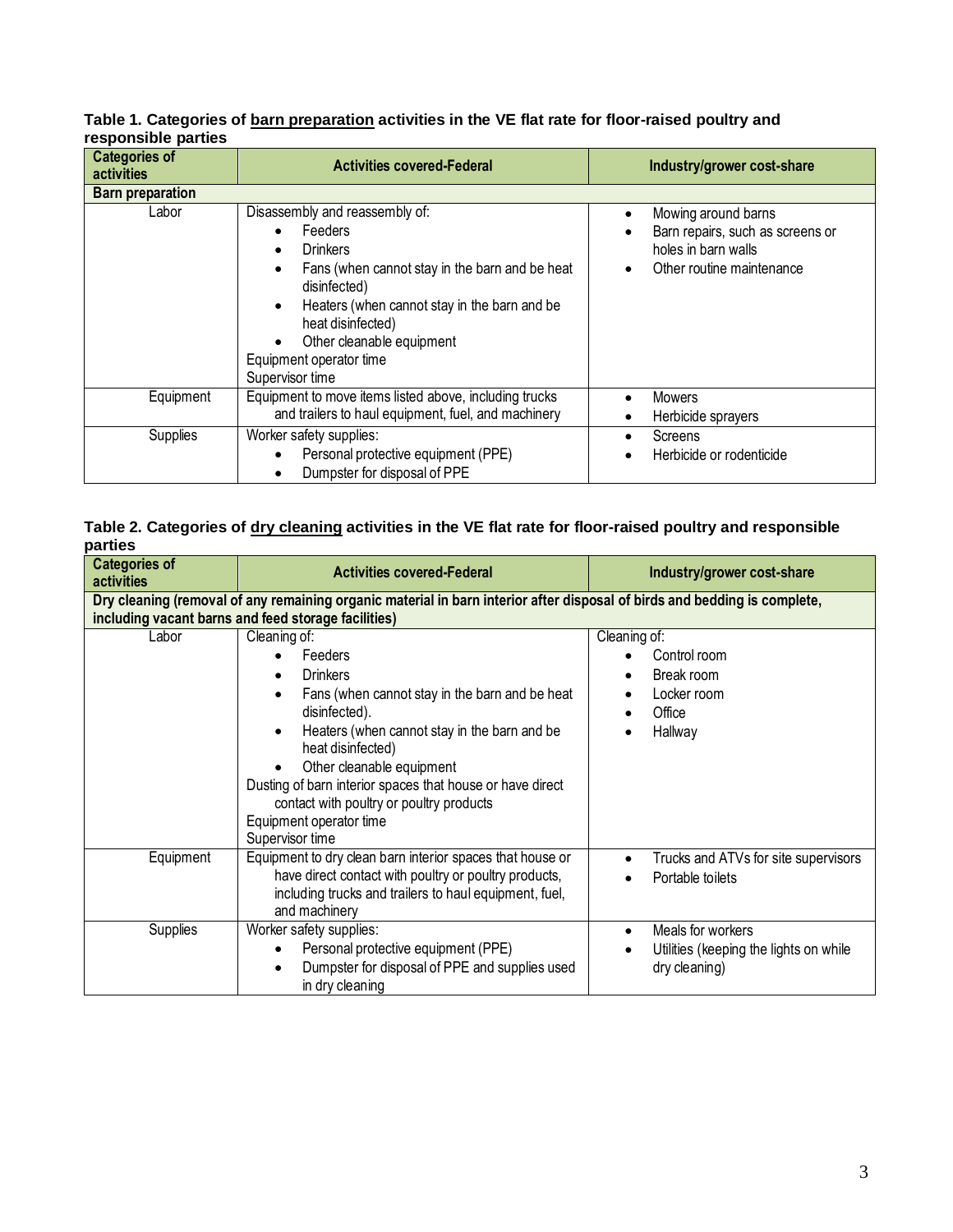## **Table 3. Categories of disinfection activities in the VE flat rate for floor-raised poultry and responsible parties**

| <b>Categories of</b><br>activities                                                                                               | <b>Activities covered-Federal</b>                                                        | Industry/grower cost-share                        |  |  |  |
|----------------------------------------------------------------------------------------------------------------------------------|------------------------------------------------------------------------------------------|---------------------------------------------------|--|--|--|
| Heat disinfection of barns (heat barns to between 100° F and 120° F for 7 days, with at least 3 of those days being consecutive) |                                                                                          |                                                   |  |  |  |
| Labor                                                                                                                            | Time to:                                                                                 |                                                   |  |  |  |
|                                                                                                                                  | Set up heaters<br>$\bullet$                                                              |                                                   |  |  |  |
|                                                                                                                                  | Monitor heating<br>$\bullet$                                                             |                                                   |  |  |  |
|                                                                                                                                  | Record temperatures                                                                      |                                                   |  |  |  |
|                                                                                                                                  | Equipment operator time                                                                  |                                                   |  |  |  |
|                                                                                                                                  | Supervisor time                                                                          |                                                   |  |  |  |
|                                                                                                                                  | Electrician time to reroute existing heaters OR technician                               |                                                   |  |  |  |
|                                                                                                                                  | time to set up external heaters                                                          |                                                   |  |  |  |
| Equipment                                                                                                                        | Equipment to heat disinfect barns, including trucks and                                  | Trucks and ATVs for site supervisors<br>$\bullet$ |  |  |  |
|                                                                                                                                  | trailers to haul equipment, fuel, and machinery                                          |                                                   |  |  |  |
| Supplies<br><b>Utilities</b>                                                                                                     | Supplies needed to heat disinfect barns<br>Utilities to run heaters and fuel for heaters |                                                   |  |  |  |
| <b>Decontamination of equipment</b>                                                                                              |                                                                                          |                                                   |  |  |  |
| Labor                                                                                                                            | Wash and disinfect:                                                                      |                                                   |  |  |  |
|                                                                                                                                  | Feeders<br>$\bullet$                                                                     |                                                   |  |  |  |
|                                                                                                                                  | <b>Drinkers</b>                                                                          |                                                   |  |  |  |
|                                                                                                                                  | Fans (when cannot stay in the barn and be heat                                           |                                                   |  |  |  |
|                                                                                                                                  | disinfected)                                                                             |                                                   |  |  |  |
|                                                                                                                                  | Heaters (when cannot stay in the barn and be                                             |                                                   |  |  |  |
|                                                                                                                                  | heat disinfected)                                                                        |                                                   |  |  |  |
|                                                                                                                                  | All equipment listed for dry cleaning                                                    |                                                   |  |  |  |
|                                                                                                                                  | Other cleanable equipment                                                                |                                                   |  |  |  |
|                                                                                                                                  | Equipment operator time                                                                  |                                                   |  |  |  |
|                                                                                                                                  | Supervisor time                                                                          |                                                   |  |  |  |
| Equipment                                                                                                                        | Equipment to decontaminate equipment listed above,                                       | Trucks and ATVs for site supervisors<br>$\bullet$ |  |  |  |
|                                                                                                                                  | including trucks and trailers to haul equipment, fuel,                                   |                                                   |  |  |  |
|                                                                                                                                  | and machinery                                                                            |                                                   |  |  |  |
| <b>Supplies</b>                                                                                                                  | Worker safety supplies:                                                                  | Sawdust                                           |  |  |  |
|                                                                                                                                  | Personal protective equipment (PPE)                                                      |                                                   |  |  |  |
|                                                                                                                                  | Dumpster for disposal of PPE and supplies used                                           |                                                   |  |  |  |
|                                                                                                                                  | in disinfecting equipment                                                                |                                                   |  |  |  |
|                                                                                                                                  | Water and approved detergent/disinfectant for                                            |                                                   |  |  |  |
|                                                                                                                                  | decontaminating equipment                                                                |                                                   |  |  |  |

#### **Table 4. Categories of additional activities that may be included in the industry/grower cost-share in the VE flat rate for floor-raised poultry**

| Industry/grower cost-share                  |  |  |  |  |
|---------------------------------------------|--|--|--|--|
|                                             |  |  |  |  |
| Wet cleaning and disinfection of barns      |  |  |  |  |
| Washing and disinfecting:                   |  |  |  |  |
| Light bulbs<br>٠                            |  |  |  |  |
| Ledges<br>٠                                 |  |  |  |  |
| Eaves<br>$\bullet$                          |  |  |  |  |
| Other interior barn surfaces<br>$\bullet$   |  |  |  |  |
| Exterior of barn                            |  |  |  |  |
| Application of insecticide/rodenticide      |  |  |  |  |
| Equipment for wet cleaning and disinfection |  |  |  |  |
| Supplies for wet cleaning and disinfection  |  |  |  |  |
|                                             |  |  |  |  |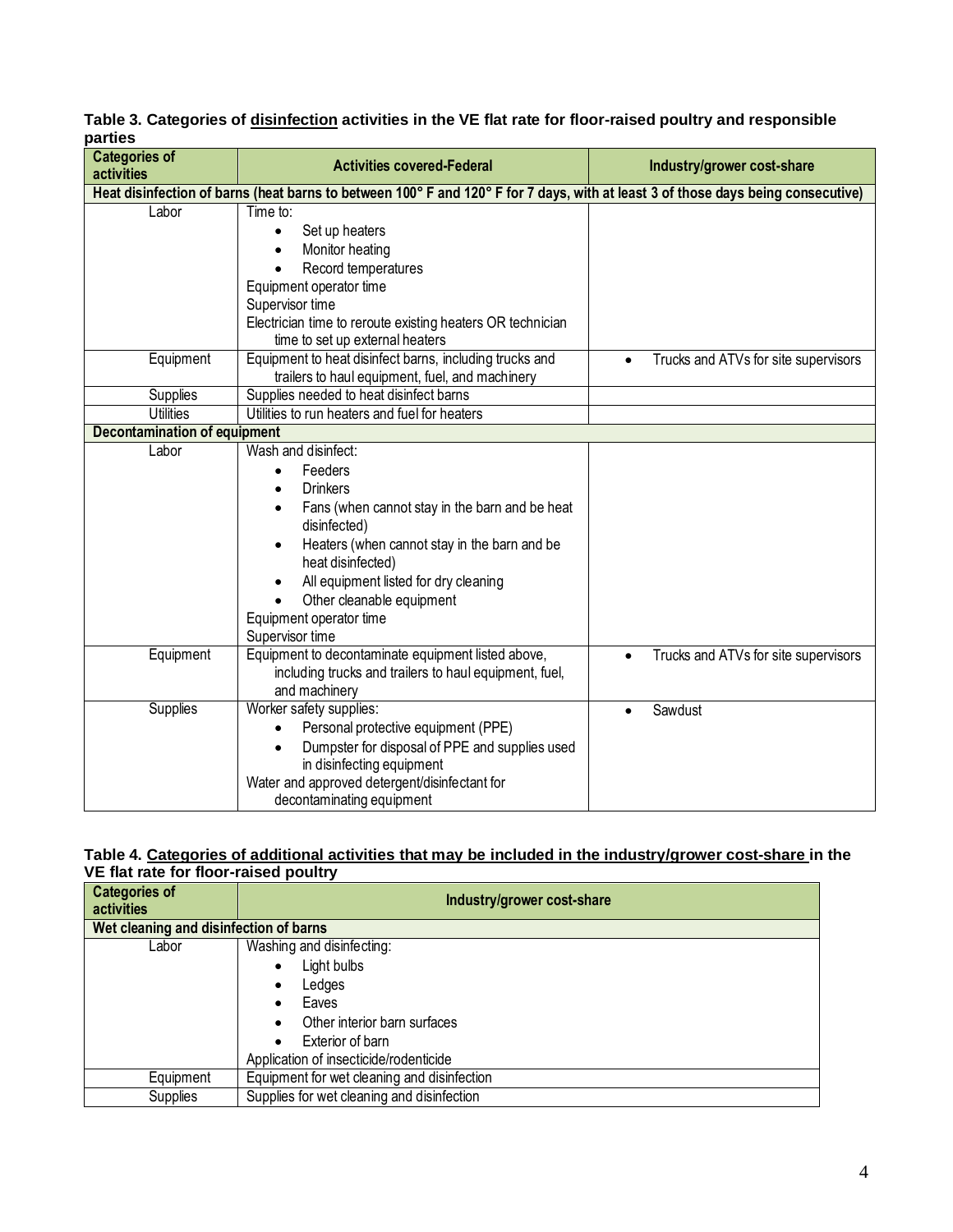| <b>Categories of</b><br><b>activities</b> | Industry/grower cost-share                                                                                            |  |  |
|-------------------------------------------|-----------------------------------------------------------------------------------------------------------------------|--|--|
| <b>Other activities</b>                   |                                                                                                                       |  |  |
| Admin/bookkeeping                         | Clerical and accountant time<br>$\bullet$                                                                             |  |  |
|                                           | Mileage to meetings                                                                                                   |  |  |
|                                           | Legal counsel to review documents<br>$\bullet$                                                                        |  |  |
|                                           | Time spent at meetings<br>$\bullet$                                                                                   |  |  |
| Restocking preparation                    | Purchase of bedding<br>$\bullet$                                                                                      |  |  |
| (Labor, equipment, and                    | Labor and equipment to spread bedding in house<br>$\bullet$                                                           |  |  |
| supplies)                                 | Any other activities related to restocking preparation after final environmental testing has<br>$\bullet$<br>occurred |  |  |

## **How did USDA-APHIS-VS analyze VE data from the 2015 HPAI outbreak to estimate the flat rates for floor-raised poultry?**

Over the course of the 2015 HPAI outbreak, C&D of barn interiors on affected premises shifted from wet cleaning and chemical disinfection procedures to less time-intensive and more cost-effective methods. The presence of organic material reduces the effectiveness of chemical disinfectants. Heat disinfection penetrates remaining organic matter after dry cleaning, eliminating the need for wet cleaning and saving time and money to complete VE. Data on the costs of these C&D activities were collected from farmer-reported expenditures on commercial turkey farms under CCAs, which served as a detailed source of information. These expenditures were collected from producers who performed all VE activities themselves during the 2015 outbreak in Iowa, Minnesota, Missouri, South Dakota, and Wisconsin in turkey finishing barns that ranged from 30,000 to 50,000 square feet and brooder barns that ranged from 10,000 to 30,000 square feet. Financial plans typically included information on the costs by barn and barn size or information with which to estimate an average cost per barn and average barn size. CCAs included the detailed labor, equipment, and supplies typically used to perform VE activities as outlined in Tables 1 to 4.

Many turkey farms in the Midwest that used heat disinfection in the 2015 HPAI outbreak did not report the rental of external heating units in the CCA financial plans. Instead, many of those farms reported electrician time to convert or modify heaters in barns. However, not all farms or conditions may allow for that capability going forward. Therefore, the VE flat rates used estimates of heating cost from layer barns that underwent VE in the 2015 HPAI outbreak, including the rental of external heater units; mobilization of units to and from the farm; service technicians; and installation activities to supplement the barn preparation, dry cleaning, heating fuel, and barn temperature monitoring costs reported by turkey farms.

USDA-APHIS-VS analyzed the data from the 2015 HPAI outbreak CCAs to calculate the VE per-square-foot flat rates for floor-raised poultry for use in future outbreaks. Supplemental data on rate inflation factors, personal protective equipment (PPE) used, and heat disinfection personnel, equipment, and supplies were also collected as described below. Farm-level response cost data used in this analysis did not include indemnity, USDA-APHIS-VS personnel, supplies, or overhead. Contractor fees were also not included. We used the Consumer Price Index reported from the Bureau of Labor Statistics to inflate some wages, equipment rental rates, and supply costs to 2020 dollars.

The PPE needed to perform VE activities was drawn from the PPE usage across USDA-APHIS-VS in the 2014-2015 HPAI outbreak using data on actual shipments of PPE to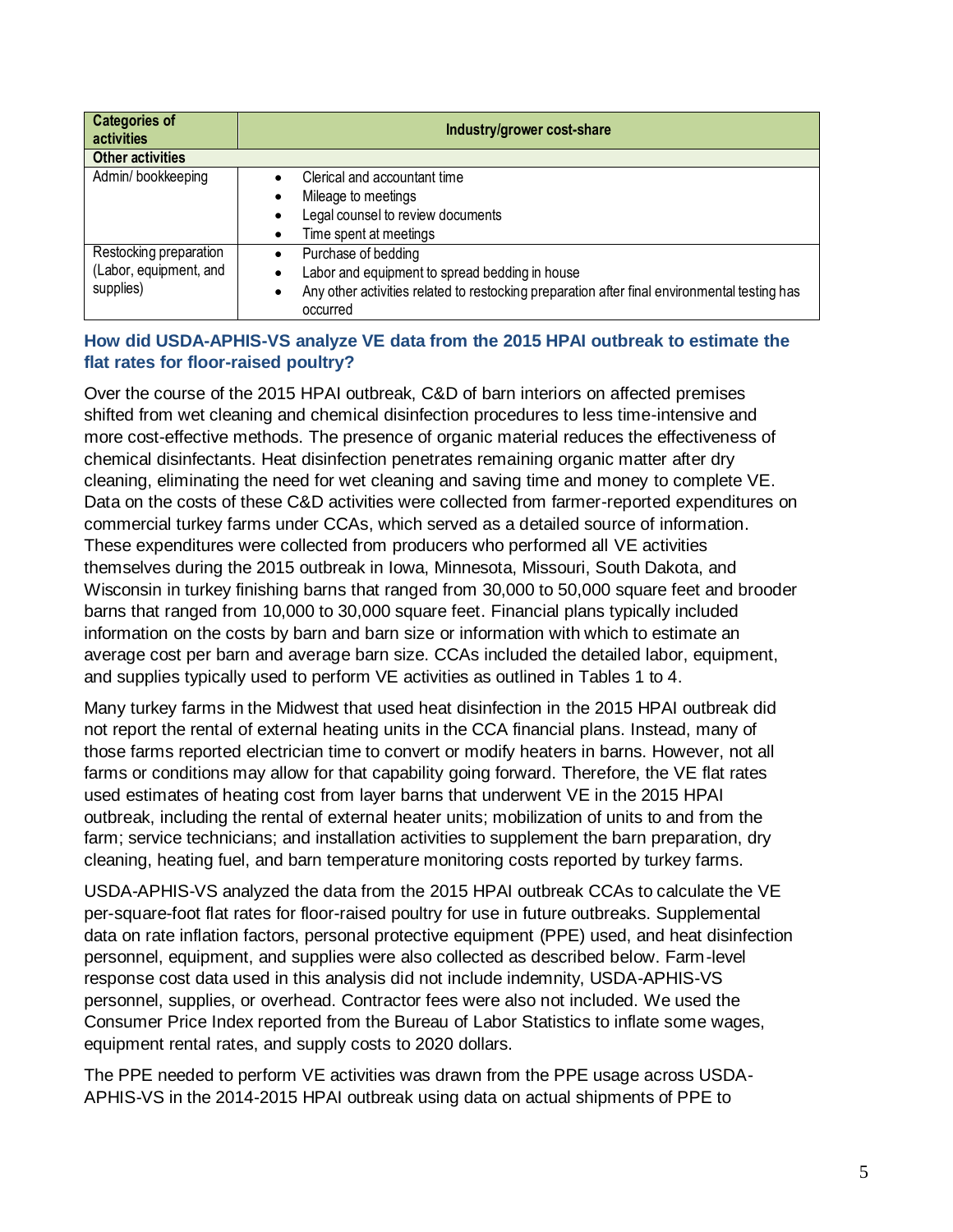command centers and personnel performing tasks on site. PPE includes coveralls, gloves, boot covers, a cap or hood, and a respirator. We estimate that each responder changed out PPE once every 3 hours and a suit of PPE costs approximately \$10/PPE suit. This estimate was used to ensure that the flat rate is adequately funded to protect the health and safety of producer employees and supervisors performing VE activities.

The average wage rates paid for farm labor were \$12.55/hour and for poultry workers, \$17.80/hour; both rates were collected from Indeed.com. The average temporary general laborer wage rate collected from State and local level temporary employment agencies was \$19/hour, which included all expenses for worker's compensation, Federal and State income tax, Medicare tax, Social Security, etc., for the top 10 poultry-producing States<sup>4</sup>. Data were also collected from Indeed.com to support an average supervisor wage of \$20.74/hour.

### **How are flat rates calculated for floor-raised poultry?**

The median<sup>5</sup> rates of usage by activity was calculated across turkey finishing barns sized 30,000 square feet to 50,000 square feet and turkey brooder barns sized 10,000 square feet to 30,000 square feet. These represented the most common sizes of turkey finishing and turkey brooder barns, respectively. To calculate the flat rates, we estimated the median rates of usage on personnel, equipment, and supplies per barn.

We calculated the hourly wage for poultry workers by multiplying the average wage rates paid for farm labor and poultry workers by 1.5 to give producers the funds to cover their poultry worker costs (including wages, unemployment insurance, taxes, other benefits, and possible overtime pay). The average of these wage rates with the temporary general laborer wage rate resulted in an overall poultry worker wage rate of \$22/hour. The supervisor wage rate of \$20.74/hour was also multiplied by 1.5; however, compared to the previous published rates supervisor wage rates were 1.5 times the amount of poultry worker wage rates. As a result, we set supervisor wage rates at \$33/hour. For supervisors, a higher hourly wage may reflect a higher level of oversight needed for VE. The average rental rates per day for equipment were collected from national level companies for the top 10 poultry producing States. The backpack blower and air compressor were priced to reflect purchase of these items, to be retained by the producer rather than rented. The costs per unit (supplies) were inflated to 2020 dollars.

The median activity usage was multiplied by the median cost to get a total cost for each activity. These activity totals were summed per barn to get a total barn cost and divided by the average barn size to get a VE cost per square foot. Recognizing some variability in activities, the calculated VE cost per square foot was rounded up to the next nickel to account for moderate variations in VE costs. Table 5 lists the budget of activities.

Again, since USDA-APHIS-VS determined dry cleaning and heating to be the most costeffective VE method, we used that as the basis for the floor-raised poultry VE flat rate calculation. Producers are responsible for conducting or contracting some or all activities for successful VE and may choose to use any effective VE method with the funds provided. These activities represent the requirements for successful VE in the 2014-2015 HPAI

 $\overline{a}$ 

<sup>4</sup> Arkansas, California, Georgia, Indiana, Iowa, New York, North Carolina, Ohio, Pennsylvania, and Texas.

<sup>&</sup>lt;sup>5</sup> In this set of barns, the mean and median personnel wage rates, equipment rental rates and supply costs were similar. We selected the median as a summary statistic across observations to provide the best representation of central tendency.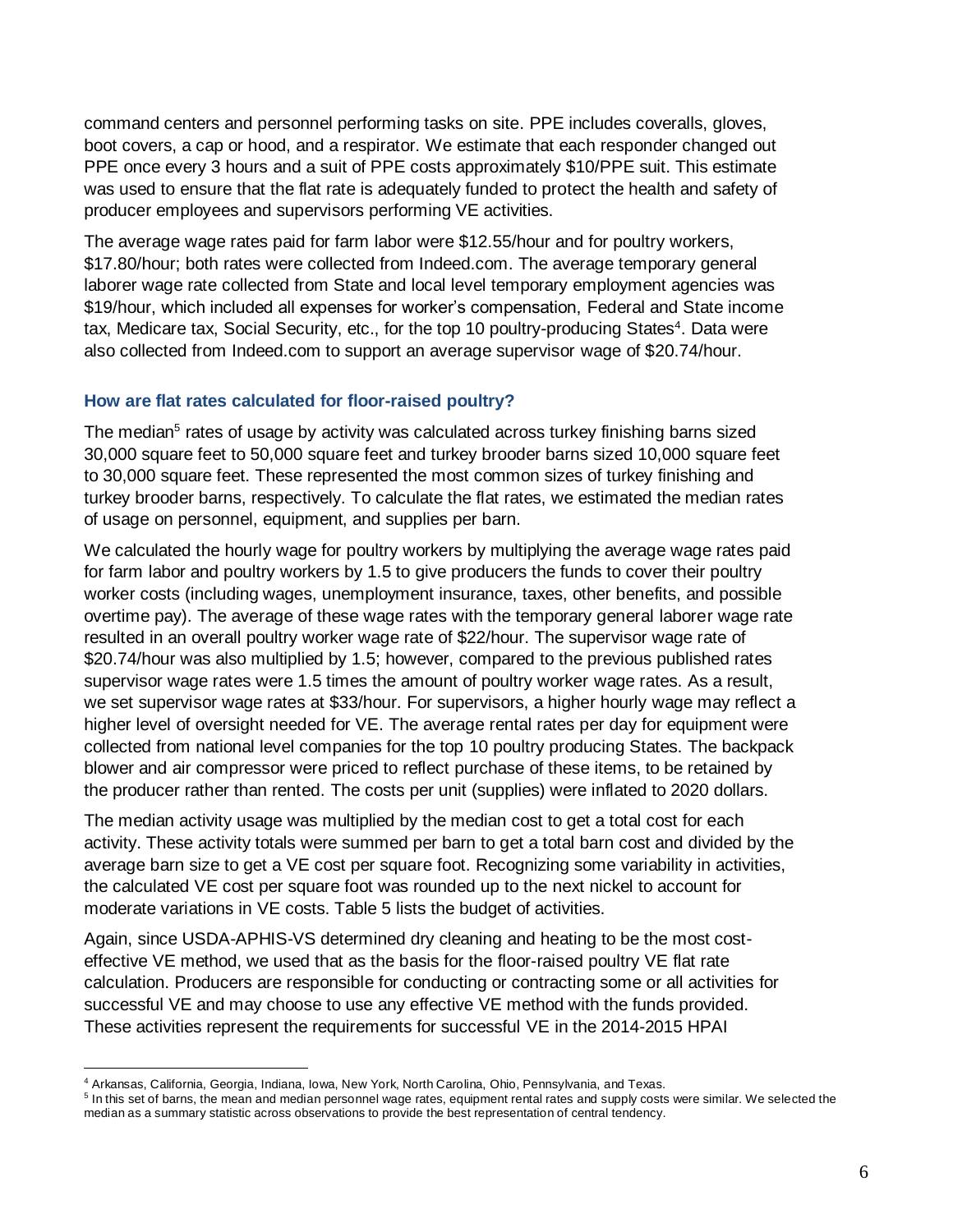outbreak. Because there are no VE activities associated with lying fallow, producers who choose this approach rather than cleaning to eliminate virus are not offered funding.

| Table 5. Representative budget used to estimate a per-square-foot flat rate for floor-raised poultry for VE |  |
|-------------------------------------------------------------------------------------------------------------|--|
| in a representative 35,000 square-foot barn                                                                 |  |

| <b>VE Activities</b>    | <b>Description of the Activity</b>                                                              | <b>Use</b>      | <b>Unit</b> | Rate (\$/unit) | Total (\$) |
|-------------------------|-------------------------------------------------------------------------------------------------|-----------------|-------------|----------------|------------|
| <b>Barn preparation</b> |                                                                                                 |                 |             |                |            |
| Personnel               |                                                                                                 |                 |             |                |            |
| Poultry worker          | Disassembly/reassembly of feeders,<br>drinkers, fans, heaters, and other<br>cleanable equipment | $\overline{14}$ | hr          | \$22           | \$308      |
| Supervisor              | All barn prep activities                                                                        | 1               | hr          | \$33           | \$33       |
| Equipment               |                                                                                                 |                 |             |                |            |
| Skid steer /1           | 50 hp                                                                                           | 0.5             | day         | \$490          | \$245      |
| Supplies                |                                                                                                 |                 |             |                |            |
| <b>PPE</b>              | Personal protective equipment                                                                   | 5               | suits       | \$10           | \$50       |
| <b>Dry cleaning</b>     |                                                                                                 |                 |             |                |            |
| Personnel               |                                                                                                 |                 |             |                |            |
| Poultry worker          | All dry cleaning activities                                                                     | 225             | hr          | \$22           | \$4,950    |
| Supervisor              | All dry cleaning activities                                                                     | $\mathbf 2$     | hr          | \$33           | \$66       |
| Equipment               |                                                                                                 |                 |             |                |            |
| Pay loader /1           | 150 hp                                                                                          | 1               | Day         | \$531          | \$531      |
| Skid steer /1           | $\overline{50}$ hp                                                                              | 0.5             | Day         | \$490          | \$245      |
| Tractor /1              | 150 hp, with rotary broom<br>attachment & box blade attachment                                  | 0.5             | Day         | \$515          | \$258      |
| Blower /2               | Backpack blower                                                                                 | 1               | per barn    | \$300          | \$300      |
| air compressor /2       | $100$ psi                                                                                       | 1               | per barn    | \$300          | \$300      |
| Lifts /1                | All types                                                                                       | 0.5             | <b>Day</b>  | \$453          | \$227      |
| Supplies                |                                                                                                 |                 |             |                |            |
| <b>PPE</b>              | Personal protective equipment                                                                   | $\overline{75}$ | suits       | \$10           | \$750      |
| Dumpster                | All dry cleaning activities                                                                     | 1               | dumpster    | \$326          | \$326      |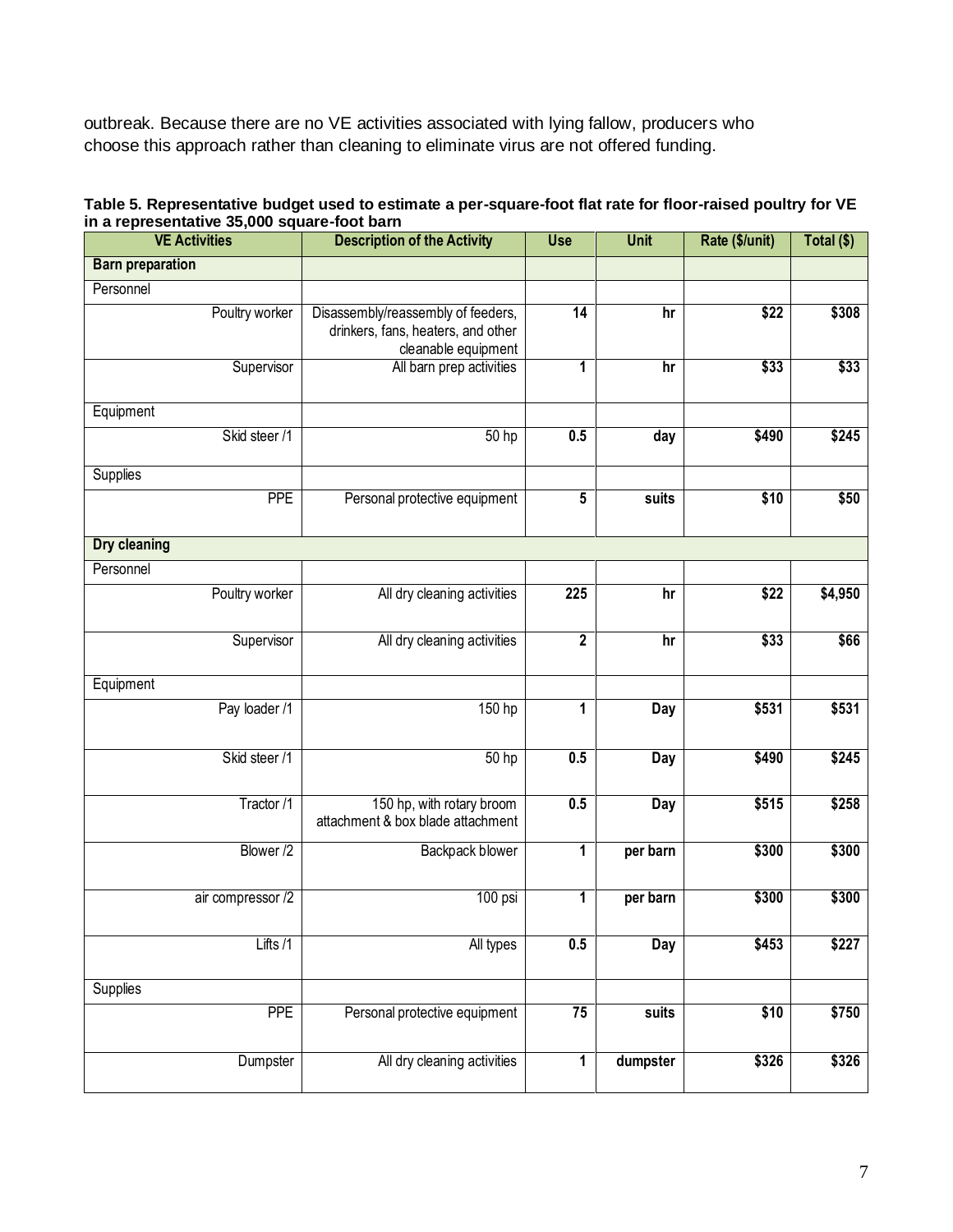| <b>VE Activities</b>                                        | <b>Description of the Activity</b>                                      | <b>Use</b>              | <b>Unit</b> | Rate (\$/unit) | Total (\$) |
|-------------------------------------------------------------|-------------------------------------------------------------------------|-------------------------|-------------|----------------|------------|
| Wet cleaning of equipment that will not be heat-disinfected |                                                                         |                         |             |                |            |
| Personnel                                                   |                                                                         |                         |             |                |            |
| Poultry worker                                              | All washing and disinfection of<br>drinkers, feeders, and equipment     | $\overline{71}$         | hr          | \$22           | \$1,562    |
| Supervisor                                                  | All washing and disinfection of<br>drinkers, feeders, and equipment     | $\overline{\mathbf{2}}$ | hr          | \$33           | \$66       |
| Equipment                                                   |                                                                         |                         |             |                |            |
| Pressure washer/1                                           | PTO-powered for drinkers, feeders,<br>and equipment                     | $\overline{\mathbf{2}}$ | Day         | \$300          | \$600      |
| Tractor/2                                                   | For PTO-powered equipment                                               | $\mathbf{2}$            | Day         | \$200          | \$400      |
| Water trailer /2                                            | 1,000 to 1,500 gallon                                                   | $\mathbf{2}$            | Day         | 154            | \$308      |
| Supplies                                                    |                                                                         |                         |             |                |            |
| <b>Disinfectant</b>                                         | Virkon                                                                  | $\overline{\mathbf{r}}$ | tubs        | \$66           | \$462      |
| Detergent                                                   | For cleaning equipment                                                  | 1                       | Tub         | \$38           | \$38       |
| <b>PPE</b>                                                  | Personal protective equipment                                           | $\overline{24}$         | suits       | \$10           | \$240      |
| Water system cleaner                                        | Cid 2000                                                                | 10                      | gal         | \$32           | \$320      |
| <b>Heat Disinfection</b>                                    |                                                                         |                         |             |                |            |
| Personnel                                                   |                                                                         |                         |             |                |            |
| Poultry worker                                              | Monitor temperatures                                                    | $\overline{14}$         | hr          | \$22           | \$308      |
| Poultry worker                                              | Installation                                                            | 40                      | hr          | \$22           | \$880      |
| Specialized labor                                           | Service technician                                                      | 1                       | per barn    | \$679          | \$679      |
| Equipment                                                   |                                                                         |                         |             |                |            |
| Heaters                                                     | 1 million BTU per barn                                                  | $\mathbf 2$             | heaters     | \$2,120        | \$4,240    |
| Ducting                                                     | Ducting                                                                 | 1                       | per barn    | \$195          | \$195      |
| Mobilization                                                | Mobilization-in and out                                                 | 1                       | per barn    | \$2,436        | \$2,436    |
| <b>Supplies</b>                                             |                                                                         |                         |             |                |            |
| Fuel                                                        | Fuel for heaters (for the<br>representative 35,000 square-foot<br>barn) | 0.06                    | gal/sq ft   | \$0.80         | \$1,680    |

1/ Equipment rates (\$/hr) include equipment, mobilization, operator, and fuel cost.

2/ Equipment rates (\$/hr) include the equipment and mobilization cost.